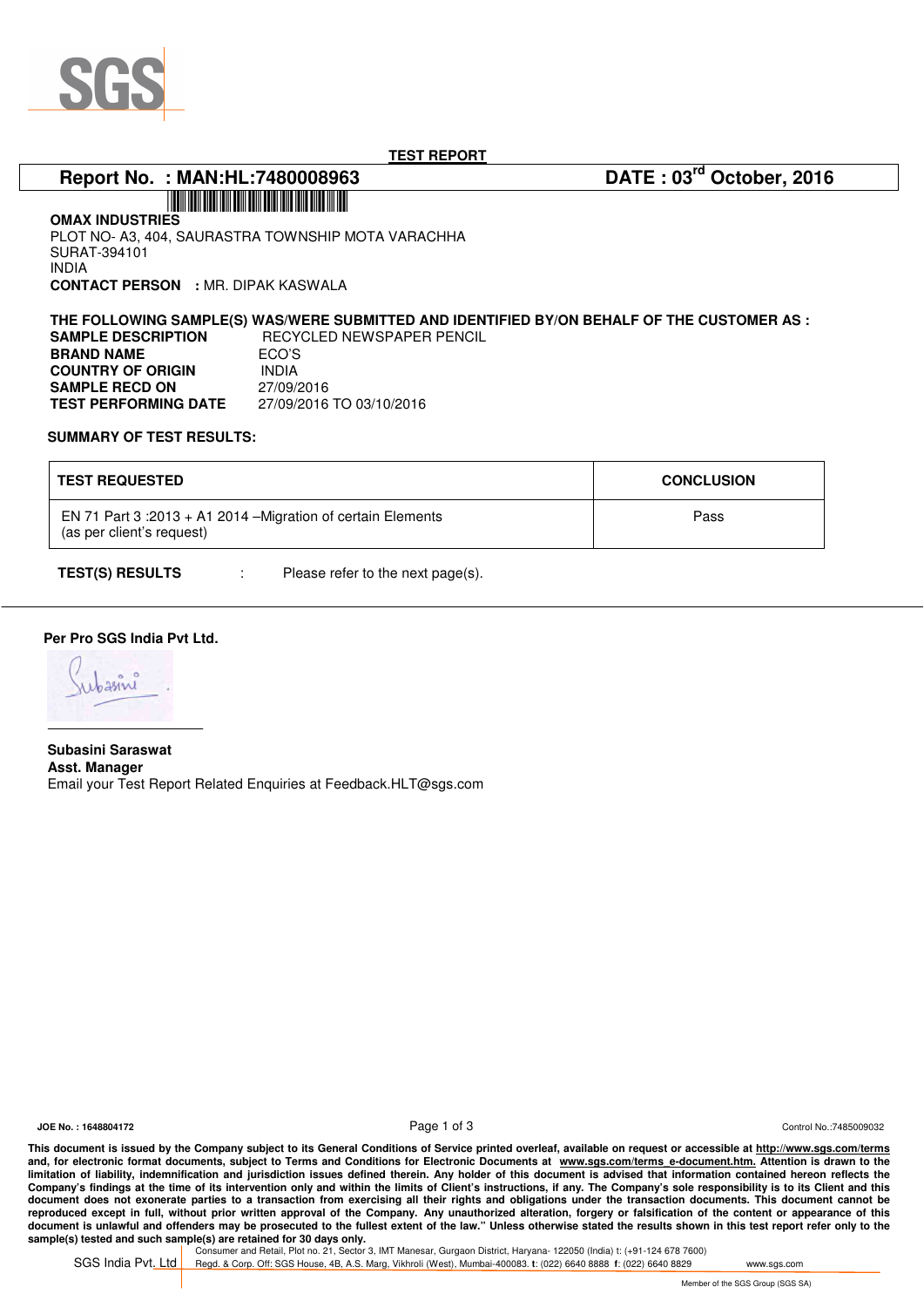

**TEST REPORT** 

## **Report No. : MAN:HL:7480008963 DATE : 03rd October, 2016**  \*7480008963\*

## **RESULTS**

## **EN71-3: 2013+ A1 2014 – Migration of certain elements**

### **Category III :**

Method : With reference to EN71-3:2013 + A1 2014. Analysis of general elements was performed by ICP-OES.

| <b>Test Item</b>                    |            | Results<br>(mg/kg)<br>1 | Reporting<br>Limit (mg/kg) | Permissible Limit<br>(mg/kg) |
|-------------------------------------|------------|-------------------------|----------------------------|------------------------------|
| Mass of trace amount                | (mg)       | $-$                     |                            |                              |
| Soluble Aluminium                   | (AI)       | 325.46                  | 50                         | 70,000                       |
| Soluble Antimony                    | (Sb)       | <b>ND</b>               | 10                         | 560                          |
| Soluble Arsenic                     | (As)       | <b>ND</b>               | 10                         | 47                           |
| Soluble Barium                      | (Ba)       | <b>ND</b>               | 50                         | 18,750                       |
| Soluble Boron                       | (B)        | <b>ND</b>               | 50                         | 15,000                       |
| Soluble Cadmium                     | (Cd)       | <b>ND</b>               | 10                         | 17                           |
| Soluble Chromium                    | (Cr)       | <b>ND</b>               | 0.15                       | $\overline{\phantom{m}}$     |
| Soluble Chromium (III) <sup>#</sup> | (Cr (III)) | See Note#               | 1                          | 460                          |
| Soluble Chromium (VI) <sup>#</sup>  | (Cr (VI))  | See Note#               | 0.18                       | 0.2                          |
| Soluble Cobalt                      | (Co)       | <b>ND</b>               | 10                         | 130                          |
| Soluble Copper                      | (Cu)       | <b>ND</b>               | 50                         | 7,700                        |
| Soluble Lead                        | (Pb)       | <b>ND</b>               | 10                         | 160                          |
| Soluble Manganese                   | (Mn)       | <b>ND</b>               | 50                         | 15,000                       |
| Soluble Mercury                     | (Hg)       | <b>ND</b>               | 10                         | 94                           |
| Soluble Nickel                      | (Ni)       | <b>ND</b>               | 15                         | 930                          |
| Soluble Selenium                    | (Se)       | <b>ND</b>               | 10                         | 460                          |
| Soluble Strontium                   | (Sr)       | <b>ND</b>               | 50                         | 56,000                       |
| Soluble Tin                         | (Sn)       | <b>ND</b>               | 4.9                        | 180,000                      |
| Soluble Organic Tin                 | $-$        | See Note <sup>^</sup>   | 0.5                        | 12                           |
| Soluble Zinc                        | (Zn)       | <b>ND</b>               | 50                         | 46,000                       |
| <b>Comment</b>                      |            | <b>PASS</b>             | $\overline{\phantom{a}}$   | $-$                          |

 **Sample description:** 1. Paper pulp

**JOE No. : 1648804172** Control No.:7485009032

**This document is issued by the Company subject to its General Conditions of Service printed overleaf, available on request or accessible at http://www.sgs.com/terms** and, for electronic format documents, subject to Terms and Conditions for Electronic Documents at www.sgs.com/terms\_e-document.htm. Attention is drawn to the limitation of liability, indemnification and jurisdiction issues defined therein. Any holder of this document is advised that information contained hereon reflects the **Company's findings at the time of its intervention only and within the limits of Client's instructions, if any. The Company's sole responsibility is to its Client and this document does not exonerate parties to a transaction from exercising all their rights and obligations under the transaction documents. This document cannot be reproduced except in full, without prior written approval of the Company. Any unauthorized alteration, forgery or falsification of the content or appearance of this document is unlawful and offenders may be prosecuted to the fullest extent of the law." Unless otherwise stated the results shown in this test report refer only to the sample(s) tested and such sample(s) are retained for 30 days only.**<br>Consumer and Retail, Plot no. 21, Sector 3, IMT Manesar, Gurgaon District, Haryana- 122050 (India) t: (+91-124 678 7600)

SGS India Pvt. Ltd Regd. & Corp. Off: SGS House, 4B, A.S. Marg, Vikhroli (West), Mumbai-400083. **t**: (022) 6640 8888 **f**: (022) 6640 8829 www.sgs.com